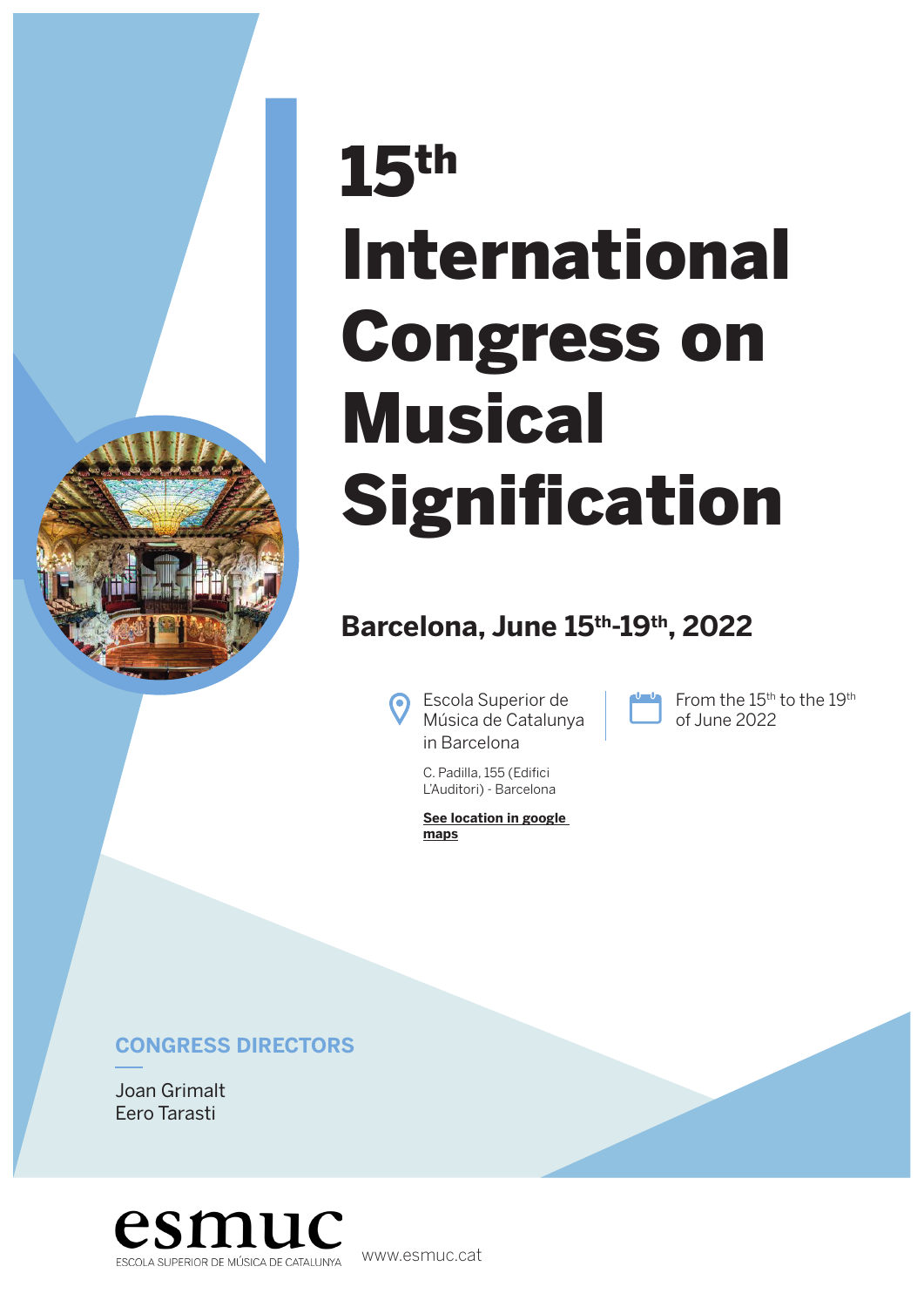# **PRESENTATION**

**ICMS 15**, organized by Joan Grimalt and Eero Tarasti, will take place at the Escola Superior de Música de Catalunya in Barcelona, from the 15<sup>th</sup> to the 19<sup>th</sup> of June 2022.

### **Performance and Musical Signification**

The theme of this year's ICMS is the link between music signification and performance. In other words, how might we interpret vocal or instrumental performance in the light of expressive strategies, topoi, narrative analyses, and other approaches? And how might an expressive analysis (including a topical, thymic, or narrative approach) help performers achieve a better understanding of the piece and its interpretation? How might such approaches help us to compare different performances of the same musical piece?

In music conservatories or music schools all over the world, where the instrument is still at the curriculum's core, an analysis including expressive values should be encouraged. The incorporation of musical signification in pedagogy can help interpreters and teachers find valuable musicological, theoretical, and semiotic tools to complement intuitive performing approaches.

Although we are inviting papers relating performance and musical signification, those dealing with any other issues concerning musical signification are of course welcome.

#### **ICMS**

The *International Congress on Musical Signification (ICMS)* is a biannual meeting on recent developments and trends in the studies of musical signification. It is the major platform of the international research project *Musical Signification*, launched in Paris in 1984, and subsequently directed for 34 years by Eero Tarasti.

Following ICMS 14 in Cluj-Napoca (Romania), ICMS 15 will be held in vibrant Barcelona, capital city of Catalonia, generously hosted by its higher education institution, the Escola Superior de Música de Catalunya (ESMUC), under the auspices of the International Association for Semiotic Studies (IASS), the International Semiotics Institute (ISI) and the Academy of Cultural Heritages (ACH).

#### **KEYNOTE SPEAKERS**

Márta Grabócz Université de Strasbourg

Robert Hatten University of Texas at Austin

Anatole Leikin University of California Santa Cruz

Dario Martinelli Kaunas University of Technology, Lithuania

Eero Tarasti University of Helsinki

#### **HONORARY COMMITTEE**

Ecaterina Banciu Paulo C. Chagas Jarmila Doubravová Constantin Floros Márta Grabócz Robert S. Hatten François-Bernard Mâche Teresa Malecka Costin Miereanu Peter Nelson Lewis Rowell Anthony Seeger

Sokol Shupo Michael Spitzer Philip Tagg Eero Tarasti Bernard Vecchione Mário Vieira de Carvalho Demetre Yannou

#### **SCIENTIFIC COMMITTEE**

Byron Almén Oana Andreica Kristian Bankov Ben Curry William Dougherty Ricardo N. de Castro Monteiro Heloïsa de Duarte Valente Paulo de Tarso Salles Christine Esclapez Július Fujak Rahilya Geybullaeva Anna Granat-Janki Joan Grimalt Jean-Marie Jacono Costantino Maeder Rubén López Cano Dario Martinelli Nicholas McKay

Lina Navickaitė-Martinelli Juha Ojala Małgorzata Pawłowska Mark Reybrouck Paolo Rosato Esti Sheinberg Dmitry Shumilin Susanna Välimäki Edward Venn Konstantin Zenkin

#### **ORGANIZING COMMITTEE**

Rolf Bäcker Luca Chiantore Anna Costal Cristina González Rojo Gerard Guerra Marc Heilbron Sanja Kiš Žuvela Rubén López Cano Dario Martinelli Alejandro Mateo Melissa Mercadal Lina Navickaitė-Martinelli Joaquim Rabaseda Irene Valle Esther Vilar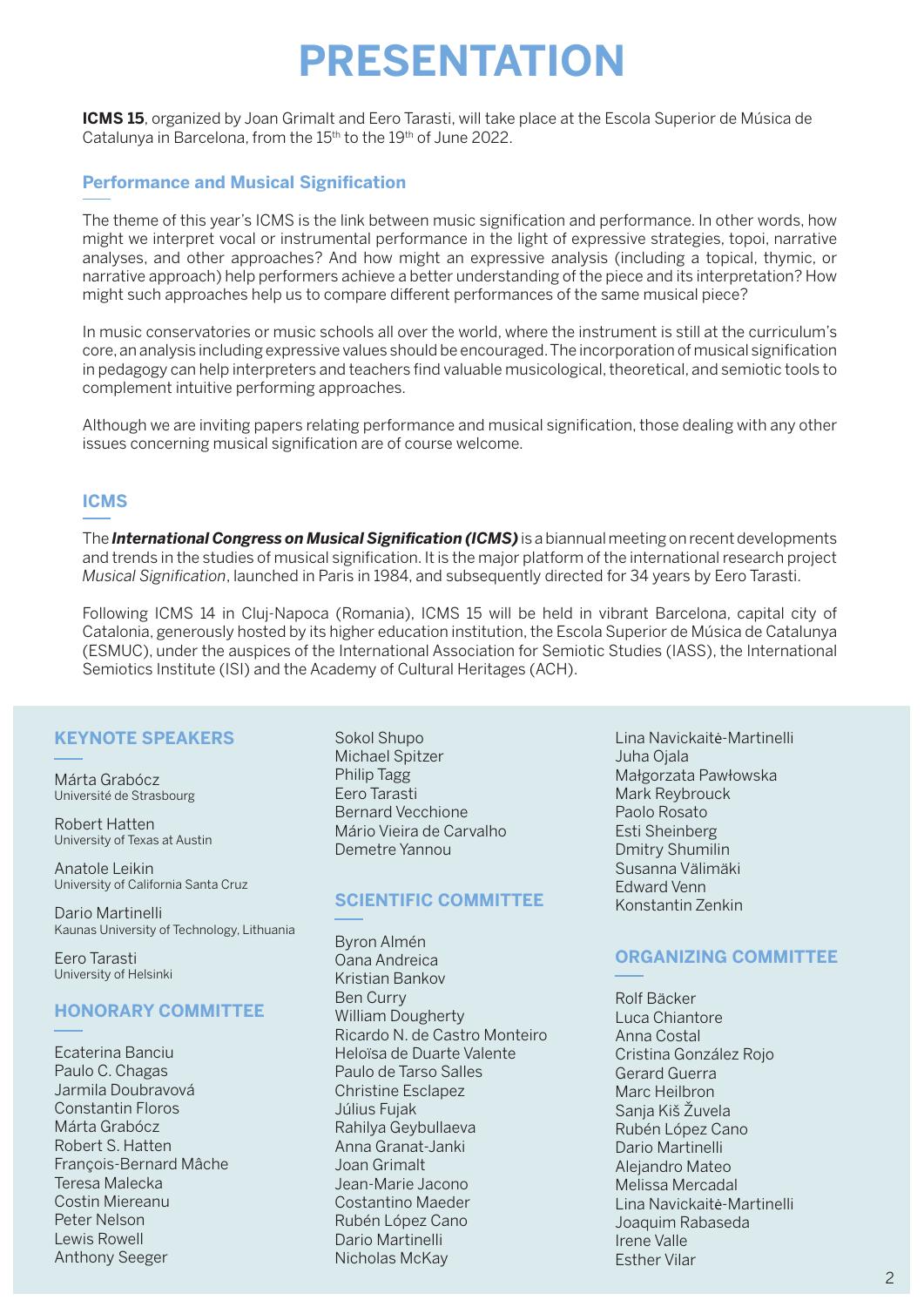# **GENERAL INFORMATION**



### **Venue**

Escola Superior de Música de Catalunya in Barcelona C. Padilla, 155 (Edifici L'Auditori) - Barcelona



### **Days**

From Wednesday, 15<sup>th</sup> of June to Sunday, 19<sup>th</sup> of June, 2022



### Hotel Sercotel Caspe

C. de Casp, 103, 08013 - Barcelona Phone: +34 93 246 70 00

Register with Sercotel Rewards to get a discount on your booking at **[www.sercotelhoteles.com](https://www.sercotelhotels.co.uk/hotel-sercotel-caspe/?_ga=2.177066149.1456952123.1649404813-1220075909.1649404813)**



*\* To guarantee room availability, we recommend making your reservation before May 15th, 2022*

# **CONGRESS FEES**

#### **REGISTRATION FEE**

|                        | Registration fees for<br>on-site participation | Registration fees for<br>digital participation |
|------------------------|------------------------------------------------|------------------------------------------------|
| <b>Scholars</b>        | 220€                                           | $150 \text{ } \in$                             |
| <b>PhD Students</b>    | $160 \text{ } \in$                             | $110 \text{ } \in$                             |
| Students (exc. Esmuc)  | 70€                                            | $50 \text{ } \in$                              |
| <b>Esmuc Community</b> | $30 \text{ } \in$                              | $22 \epsilon$                                  |

#### **LUNCHES AND SOCIAL ACTIVITIES**

|                                                               | Price         |
|---------------------------------------------------------------|---------------|
| Lunch ticket*                                                 | 15 €/each day |
| Sagrada Família Temple visit <sup>*</sup> (on foot)           | 14€           |
| Palau de la Música visit <sup>*</sup> (bus transfer included) | 20€.          |

There is the possibility to visit the Historic archive and Documentation and research area. If you are interested in, please, book your visit by writing an email to *mdmb\_documentacio@bcn.cat* 

*\* Book your tickets before June 3rd, 2022*

Congress fee includes attendance to the sessions, book of abstracts, coffee breaks, concert, visit to the Music Museum and final coktail. Lunches and dinners, as well as social activities, are not included.

To complete the registration please fill out the **[ONLINE FORM](https://rosaroda.com/icms15-registration-and-abstracts-submit-form/)** and transfer the registration fee, and the lunches and social activities if it's the case, into BIC (SWIFT) CAIXESBBXXX and account number ES92 2100 0781 4202 0018 7832, indicating the **name of the registered person and ICMS2022** as a concept.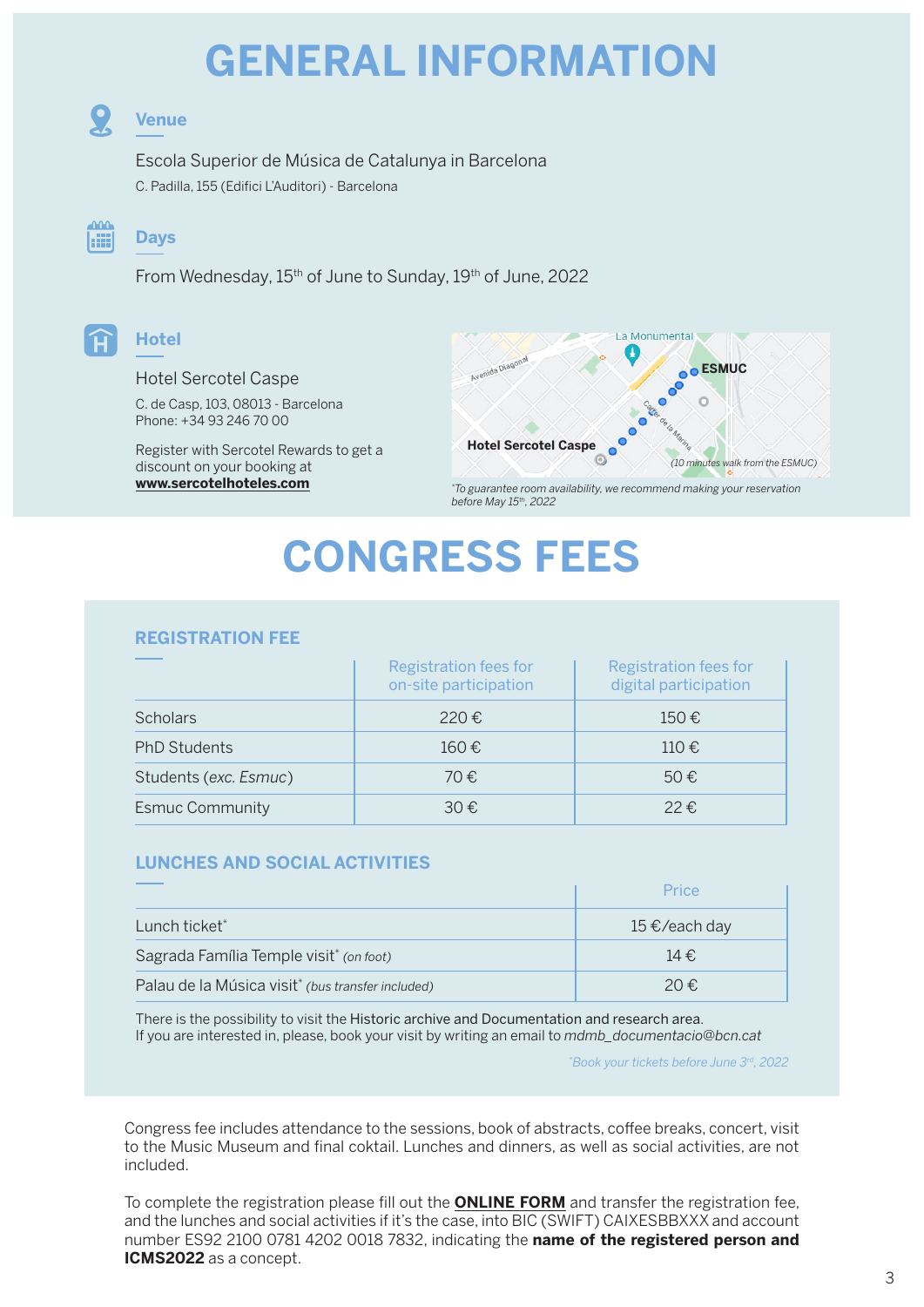# **PROGRAMME**

## Wednesday, June 15<sup>th</sup>, 2022

| 14:00 h | Registration                                                                                                                                                                                                                                                                                                            |            |
|---------|-------------------------------------------------------------------------------------------------------------------------------------------------------------------------------------------------------------------------------------------------------------------------------------------------------------------------|------------|
| 15:00 h | <b>Parallel Sessions 1</b>                                                                                                                                                                                                                                                                                              |            |
|         | Performance Studies (I)                                                                                                                                                                                                                                                                                                 | Choir room |
|         | La libertad en la interpretación musical: medida y proporción en<br>$\bullet$<br>inmanencia estética                                                                                                                                                                                                                    |            |
|         | Paula Marcela Castaño Castaño<br>Universidad de Caldas, Colombia                                                                                                                                                                                                                                                        |            |
|         | Acting/Performing in Theatre and MusicActing/Performing in<br>$\bullet$<br>Theatre and Music                                                                                                                                                                                                                            |            |
|         | <b>Frank Pecquet</b><br>Université paris1 Panthéon-Sorbonne                                                                                                                                                                                                                                                             |            |
|         | Music Semiotics (I)                                                                                                                                                                                                                                                                                                     | Room 346   |
|         | Being and Appearance or Awareness and Apposition: On Twofold<br>$\bullet$<br>Manifestations of the Dialogical Self in Physical and Logical Domains<br>of Existential Semiotics<br>Elzbieta Magdalena Wasik<br>Adam Mickiewicz University in Poznan                                                                      |            |
|         | An Epistemological Perspective on the Phenomenological<br>$\bullet$<br>Conception of Worldhood: Extending the Boundaries of Existential<br>Semiotics from the 'Being-in-the-World' Awareness to the 'Lived-<br>Through World' Experience<br><b>Zdzisław Wasik</b><br>Philological School of Higher Education in Wrocław |            |
|         | Sounds performed<br>$\bullet$                                                                                                                                                                                                                                                                                           |            |
|         | <b>Daina Teters</b><br>Latvian Academy of Culture                                                                                                                                                                                                                                                                       |            |
|         | Using existential semiotic analysis in justifying benevolence as a<br>$\bullet$<br>musical topic in Mozart's concerto form                                                                                                                                                                                              |            |
|         | Panu Heimonen<br>University of Helsinki                                                                                                                                                                                                                                                                                 |            |
|         | 20 <sup>th</sup> -Century Music (I)                                                                                                                                                                                                                                                                                     | Room 347   |
|         | Dobrowolski, Serocki, Koszewski. Spatialization and Its Meaning in<br>$\bullet$<br>Polish Music of the 1960s                                                                                                                                                                                                            |            |
|         | <b>Karolina Dabek</b><br>Akademia Muzyczna w Krakowie                                                                                                                                                                                                                                                                   |            |
|         | Transforming the Post-Tonal Topic in Ligeti's Violin Concerto<br>$\bullet$<br><b>James Donaldson</b><br>McGill University                                                                                                                                                                                               |            |
|         | "Fandango, Alhambrism, and the Mythification of the Spanish Gitano:<br>$\bullet$<br>A Semiotic-Ideological Analysis of Falla's En el Generalife"<br><b>David Heinsen</b><br>The University of Texas at Austin                                                                                                           |            |
|         | La question de la signification dans l'œuvre de Maurice Ohana (1913-<br>$\bullet$<br>1992)<br>Stéphane Sacchi                                                                                                                                                                                                           |            |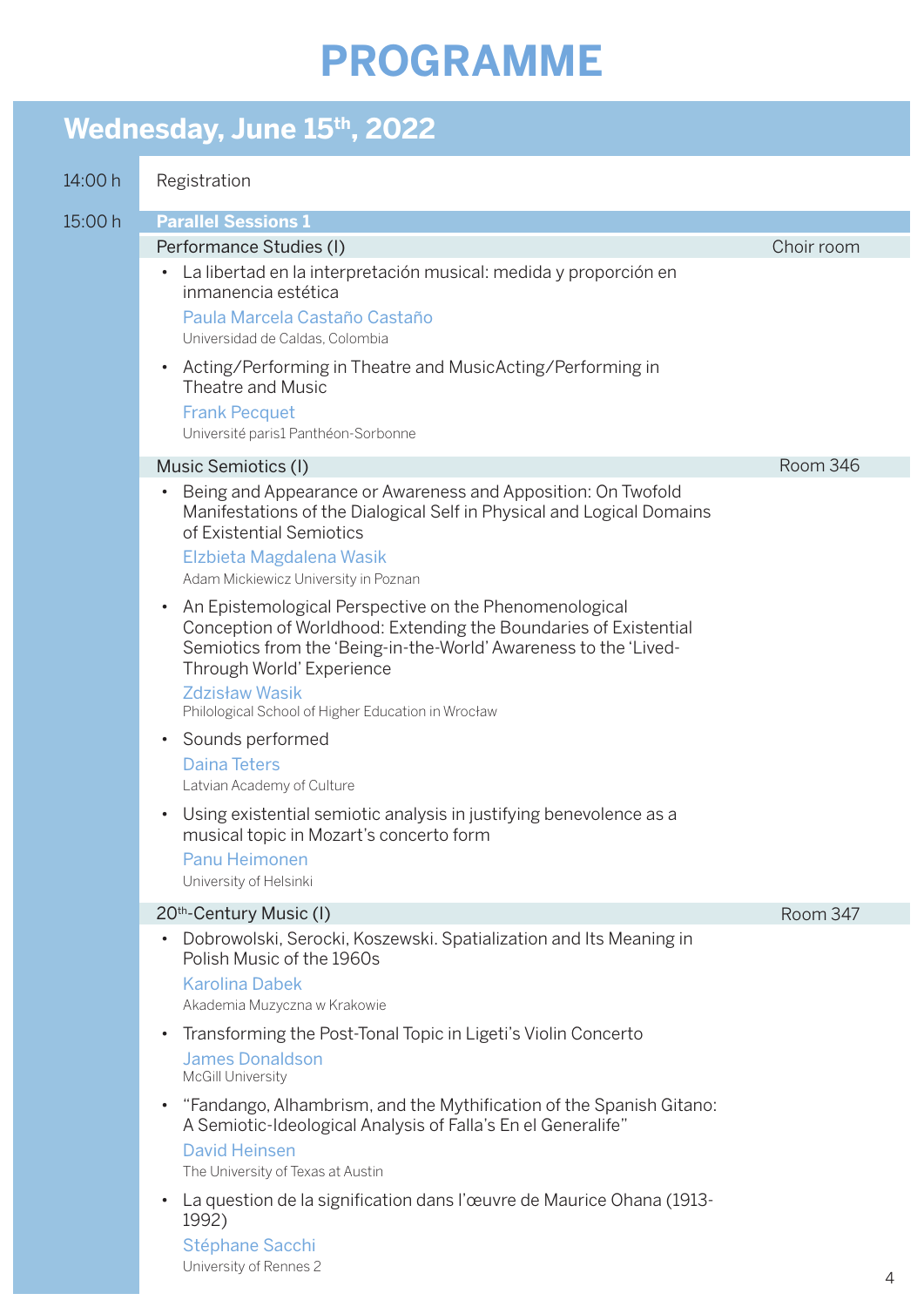### Wednesday, June 15<sup>th</sup>, 2022

|         | <b>Brazilian Music</b>                                                                                                                                                                                                              | Room 348       |
|---------|-------------------------------------------------------------------------------------------------------------------------------------------------------------------------------------------------------------------------------------|----------------|
|         | Finnish and Brazilian song cycle: drawings, poetry and music cultural<br>$\bullet$<br>contemporary correspondences                                                                                                                  |                |
|         | Rodrigo Felicissimo<br>University of São Paulo, Brazil                                                                                                                                                                              |                |
|         | Tropical forest: an iconic topic in Heitor Villa-Lobos' music<br>$\bullet$<br>Daniel Zanella dos Santos<br>Universidade Federal do Paraná (UFPR) / Instituto Federal Catarinense (IFC)                                              |                |
|         | • Villa-Lobos' sentimental narrative strategies<br>Cleisson de Castro Melo<br>Federal University of Campina Grande (UFCG)                                                                                                           |                |
|         | A hermeneutic approach to the dactyl rhythm and its resignification<br>$\bullet$<br>in the performance of Brazilian bowed string instruments<br>Luiz Henrique Fiammenghi<br>UDESC - Universidade Estadual de Santa Catarina, Brasil |                |
| 17:00 h | Coffee break                                                                                                                                                                                                                        |                |
| 17:30 h | <b>Keynote 1</b><br>Eero Tarasti                                                                                                                                                                                                    | Orchestra room |
| 19:00 h | Concert: Luca Chiantore, piano                                                                                                                                                                                                      | Orchestra room |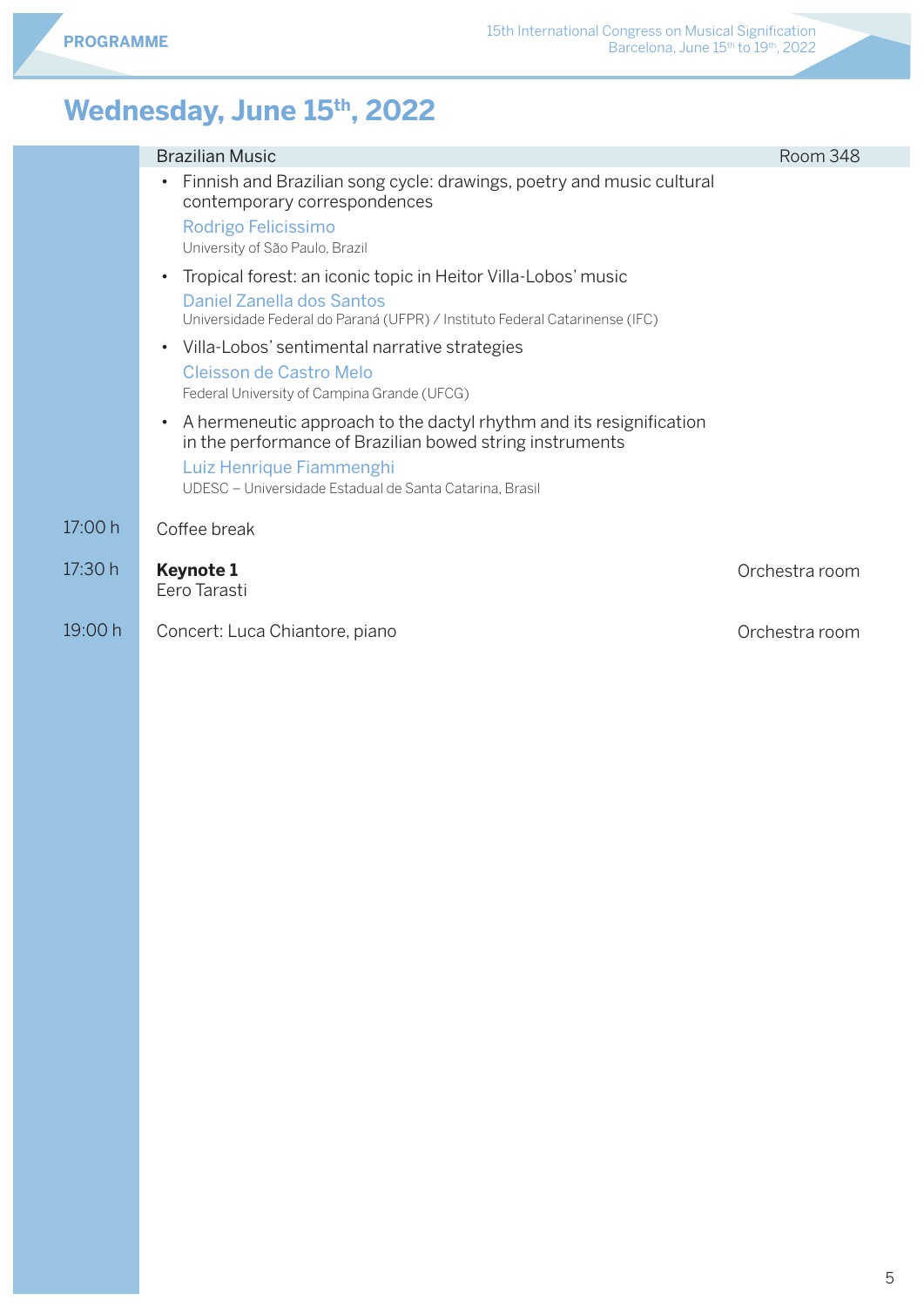### **Thursday, June 16th, 2022** 09:00 h 09:30 h 10:30 h  $11:00 h$ Registration **Keynote 2** Dario Martinelli Coffee break **Parallel Sessions 2** Narratological Studies (I) • Meanings of explicitly intertextual music of the Polish contemporary composer Paweł Szymanski Violetta Kostka Academy of Music in Gdansk, Poland • Immanent Narrative in Franz Liszt's Vallée d'Obermann Omar Roy University of Oklahoma • L'interprétation – relecture de La Sonorité jaune de W. Kandinsky par Alessandro Solbiati : Une narration sans récit Ivanka Stoianova Université de Paris 8 Music and Literature (I) • Intermedial References to Music in Literature and to Literature in Music on the Example of Selected Sonnets Monika Karwaszewska Stanisław Moniuszko Academy of Music in Gdansk • "The Message from the Mountain" by Brazilian novelist João Guimarães Rosa, into the heart of cultural territory: soundscape, literature, music and enigma Rodrigo Felicissimo University of São Paulo, Brazil • Lithuanian folk tale "Egle žalciu karaliene" ["Egle - the Queen of Serpents"] in literature and on stage: archetypes, passions and musicality Rüta Brüzgiene Mykolas Romeris University Music Semiotics (II) • Performer's semiotic space, problem of Werktreue and agency of interpretation: Temporal and other explorations in small piano pieces by Schoenberg and Sibelius Juha Ojala DocMus doctoral school, Sibelius Academy • Time and Signification Peter Nelson Reid School of Music, University of Edinburgh • Getting beyond the icon: the normativity of musical meaning and performance Ben Curry Orchestra room Choir room

University of Birmingham

Room 346

Room 347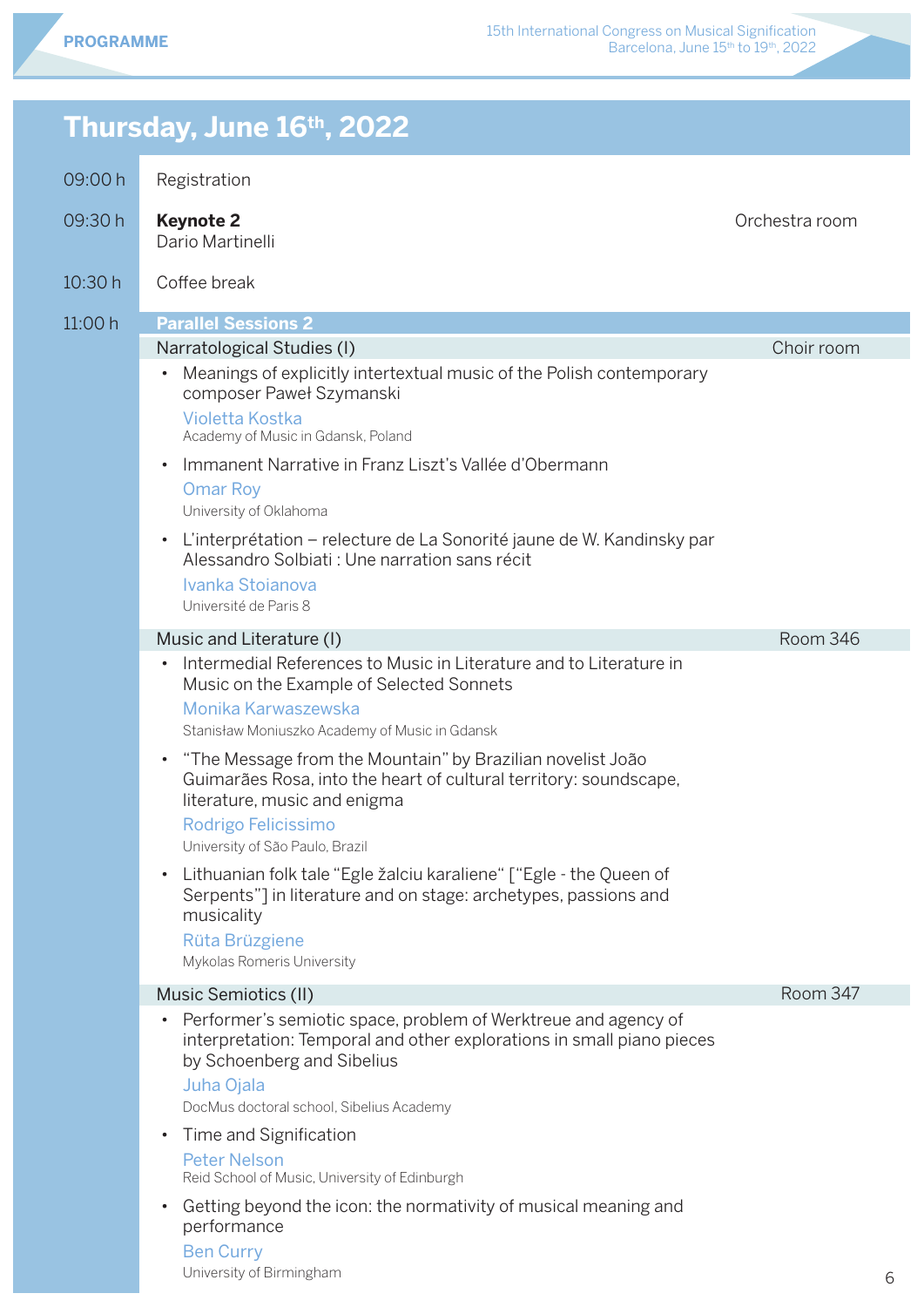### **Thursday, June 16th, 2022**

|         | <b>Ancient Music</b>                                                                                                                                                                                                                                                                                                                                                                                                                   | Room 348       |
|---------|----------------------------------------------------------------------------------------------------------------------------------------------------------------------------------------------------------------------------------------------------------------------------------------------------------------------------------------------------------------------------------------------------------------------------------------|----------------|
|         | Avoiding the discourse: Musico-metapoetic workings of<br>$\bullet$<br>Gherardello's 'Per non far lieto'<br><b>Mikhail Lopatin</b>                                                                                                                                                                                                                                                                                                      |                |
|         | Julius-Maximilians-Universität Würzburg, Germany                                                                                                                                                                                                                                                                                                                                                                                       |                |
|         | Herméneutique du motet médiéval : sur les deux versants,<br>$\bullet$<br>compréhension et performance, de l'interprétation<br><b>Bernard Vecchione</b><br>Université de Provence                                                                                                                                                                                                                                                       |                |
|         | Basilica San Clemente: A View on Music from the Syncretic Point<br>$\bullet$                                                                                                                                                                                                                                                                                                                                                           |                |
|         | Octavio Macías<br>Peabody Institute. Musicology MM                                                                                                                                                                                                                                                                                                                                                                                     |                |
| 12:30h  | <b>Congress opening</b><br>Núria Sempere, Melissa Mercadal, Eero Tarasti, Joan Grimalt                                                                                                                                                                                                                                                                                                                                                 | Orchestra room |
| 13:00 h | Opening Lunch (ticket required)                                                                                                                                                                                                                                                                                                                                                                                                        |                |
| 14:30 h | <b>Roundtable 1. Homage to Constantin Floros</b><br>Constantin Floros, Joan Grimalt, Loránt Péteri, Ivanka Stoianova, Eero<br>Tarasti                                                                                                                                                                                                                                                                                                  | Orchestra room |
| 15:30 h | Coffee break                                                                                                                                                                                                                                                                                                                                                                                                                           |                |
| 16:00 h | <b>Parallel Sessions 3</b>                                                                                                                                                                                                                                                                                                                                                                                                             |                |
|         |                                                                                                                                                                                                                                                                                                                                                                                                                                        |                |
|         | Opera Studies (I)                                                                                                                                                                                                                                                                                                                                                                                                                      | Choir room     |
|         | The Combination of Musical Semiotics and Instrumentation in Grand<br>$\bullet$<br>Opéra by Giacomo Meyerbeer<br>Wantana Tancharoenpol                                                                                                                                                                                                                                                                                                  |                |
|         | Humboldt University of Berlin<br>• The Olympic Theatre in Vicenza<br><b>Stefano Carlucci</b>                                                                                                                                                                                                                                                                                                                                           |                |
|         | 'A curious story': The Turn of the Screw, and the uncanny<br>$\bullet$<br><b>Edward Venn</b><br>University of Leeds, UK                                                                                                                                                                                                                                                                                                                |                |
|         | "Leise aber sehr deutlich »Isolde«". Beyond the words in Eötvös's<br>$\bullet$<br>opera Paradise reloaded (Lilith)<br>Zsuzsanna Könyves-Tóth<br>Liszt Ferenc Academy of Music                                                                                                                                                                                                                                                          |                |
|         | Semiotics and Identity Construction                                                                                                                                                                                                                                                                                                                                                                                                    | Room 346       |
|         | Feast of kings: semiotics of cultural heritage in Cariri<br>$\bullet$<br><b>Bianca Sobral Fernandes</b><br>Federal University of Cariri- Juazeiro do Norte- Brazil<br>La concepción musical y sincrética de Catirina en el reisado de la<br>$\bullet$<br>maestra Mazé: una visión sobre la clase social, la ética y el género<br>desde la semiótica de Eero Tarasti<br>Cícero Manoel de Oliveira<br>Universidad Federal de Cariri-UFCA |                |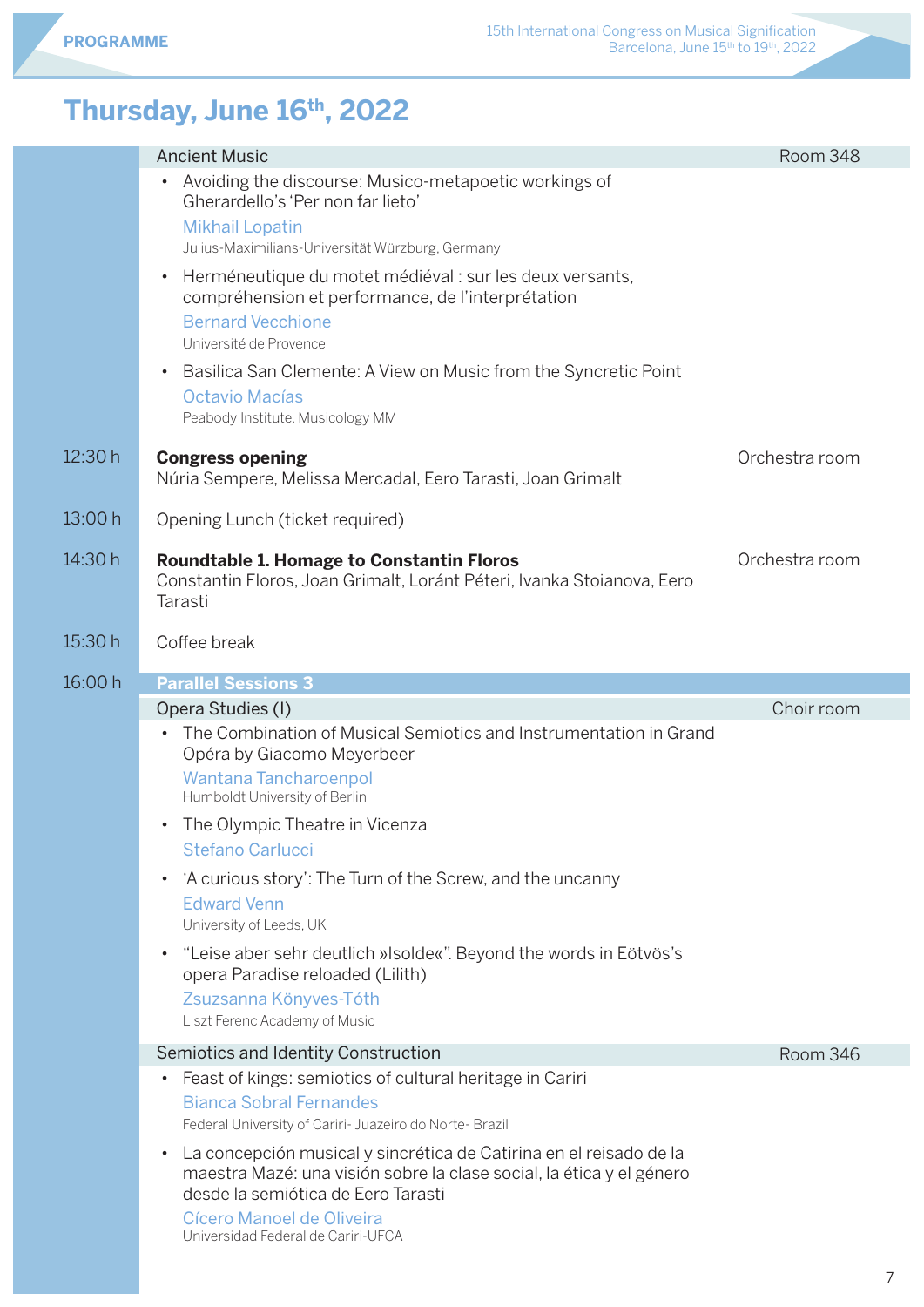### **Thursday, June 16th, 2022**

| Re-inventario de cantantes de la tradición popular de Cariri Cearense<br>Maria de Fátima Gomes dos Santos<br>Universidade Federal do Cariri - UFCA<br>Musical signification and social meaning: rhetoric and pragmatic<br>strategies to the transmission of oral traditions in the Brazilian region<br>of Cariri<br>Thaís Maria Cândido Duarte<br>Federal University of Cariri (UFCA)                                                                                                                                                                                                                                                                                                                                                                                                       |                 |
|---------------------------------------------------------------------------------------------------------------------------------------------------------------------------------------------------------------------------------------------------------------------------------------------------------------------------------------------------------------------------------------------------------------------------------------------------------------------------------------------------------------------------------------------------------------------------------------------------------------------------------------------------------------------------------------------------------------------------------------------------------------------------------------------|-----------------|
| <b>Popular Music Studies</b>                                                                                                                                                                                                                                                                                                                                                                                                                                                                                                                                                                                                                                                                                                                                                                | <b>Room 347</b> |
| Intertextual Links Between Music Videos to the Songs "Le Vent Nous<br>$\bullet$<br>Portera" by Noir Désir and "Cerca del Mar" by Salvador Sobral<br>Małgorzata Grajter<br>University of Łódz, Poland, Faculty of Letters / Academy of Music in Łódz, Poland<br>"On the crescendo appoggiato as phenomenon of Beautiful's<br>predicate establishment in "Lying Down" by Céline Dion or the<br>voice's metamorphoses towards the 'Beauty' - a pure Kantian<br>perspective"<br>Maria-Roxana Bischin<br>University of Bucharest<br>PAROLES, PAROLES Memory and nomadism of a musical "hit"<br>Heloísa Valente<br>UNIP - São Paulo (Brasil)<br>Ludwik Lejzer Zamenhof's poetry as a source of musical inspiration<br><b>Marek Nahajowski</b><br>Akademia Muzyczna im. G. i K. Bacewiczów w Łodzi |                 |
| 19th-Century Music (I)                                                                                                                                                                                                                                                                                                                                                                                                                                                                                                                                                                                                                                                                                                                                                                      | Room 348        |
| Rejected and preserved memories in Brahms's rewritten Piano Trio in<br><b>B</b> major<br><b>Anna Belinszky</b><br>Liszt Ferenc Academy of Music<br>The Narrativity of Filip von Schantz's Kullervo Ouverture (1860)<br>Aleksi Haukka<br>University of Helsinki<br>Revealing the Secret; The Musical Uncanny and its Narrative<br>Implications in the Finale of Brahms's Piano Quintet in F minor, Op.<br>34<br><b>Risa Okina</b><br>Temple University<br>A Romance's Story: Clara Wieck Schumann's Op. 5, no. 3<br><b>Sarah Ellis</b><br>University of Oklahoma. USA                                                                                                                                                                                                                        |                 |
| Music and Intertextuality                                                                                                                                                                                                                                                                                                                                                                                                                                                                                                                                                                                                                                                                                                                                                                   | Room (TBC)      |
| 'Hommage à Mahler' – An Allusion to the Third Symphony in Zoltán<br>Jeney's Aus tiefer Not                                                                                                                                                                                                                                                                                                                                                                                                                                                                                                                                                                                                                                                                                                  |                 |

Lóránt Péteri Liszt Ferenc Zenemüvészeti Egyetem  $\mathbb{R}^n$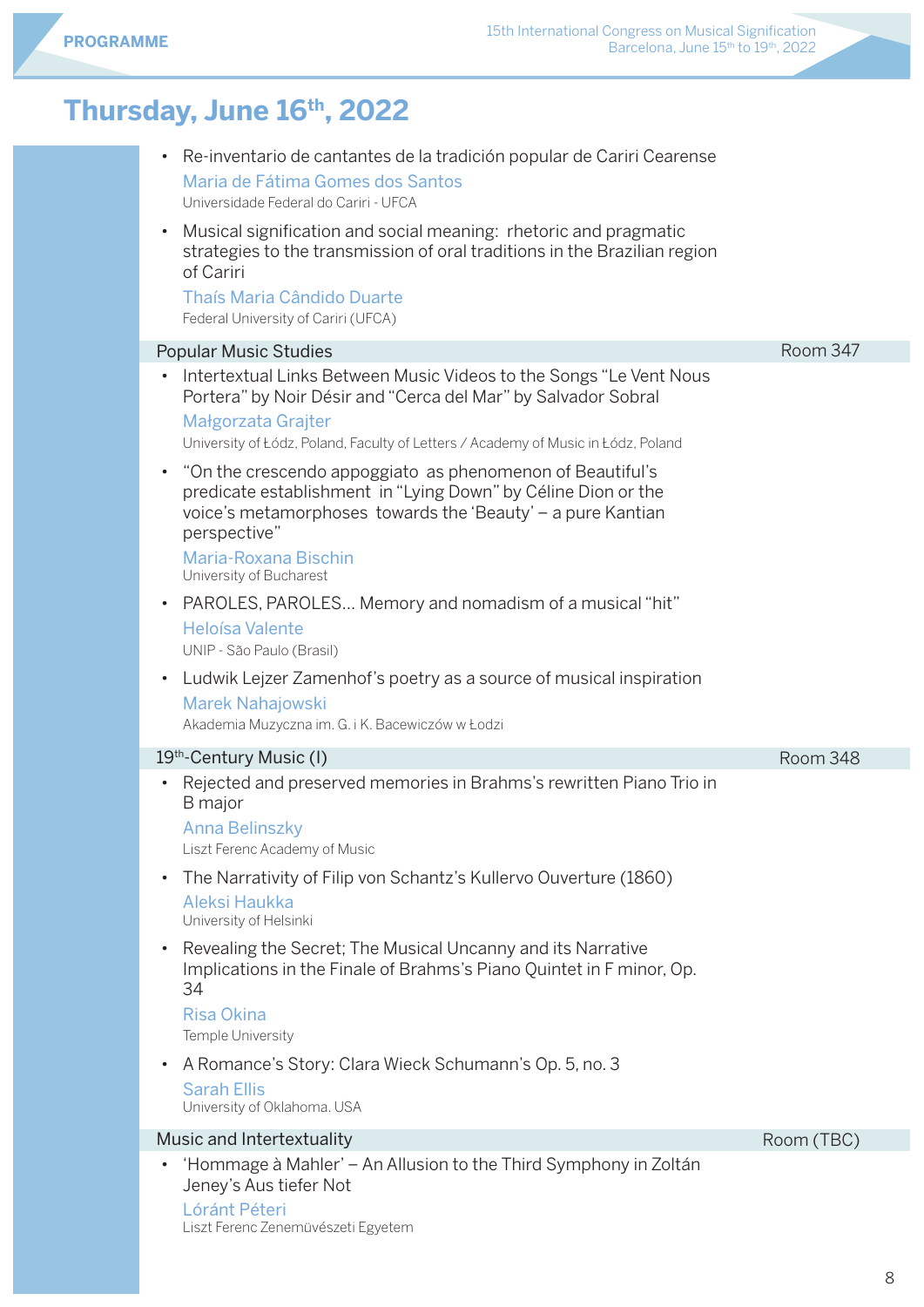### **Thursday, June 16th, 2022**

• L'intertextualité, signification cachée et une recherche des nouvelles formes d'expression dans une chanson française. Le cas de Gigi de Dalida

Małgorzata Gamrat The John Paul II Catholic University of Lublin

• Villa-Lobos and Tom Jobim: a comparative analysis based on the concepts of intertextuality and musical topics

Juliana Ripke

University of São Paulo - Brazil

• The Derridean Concept of "Hauntology" Transposed into Music. Categories, examples, remarks

Agnieszka Draus Academy of Music in Kraków

#### 18:00 h Visit to the Sagrada Família Temple. On foot (ticket required)

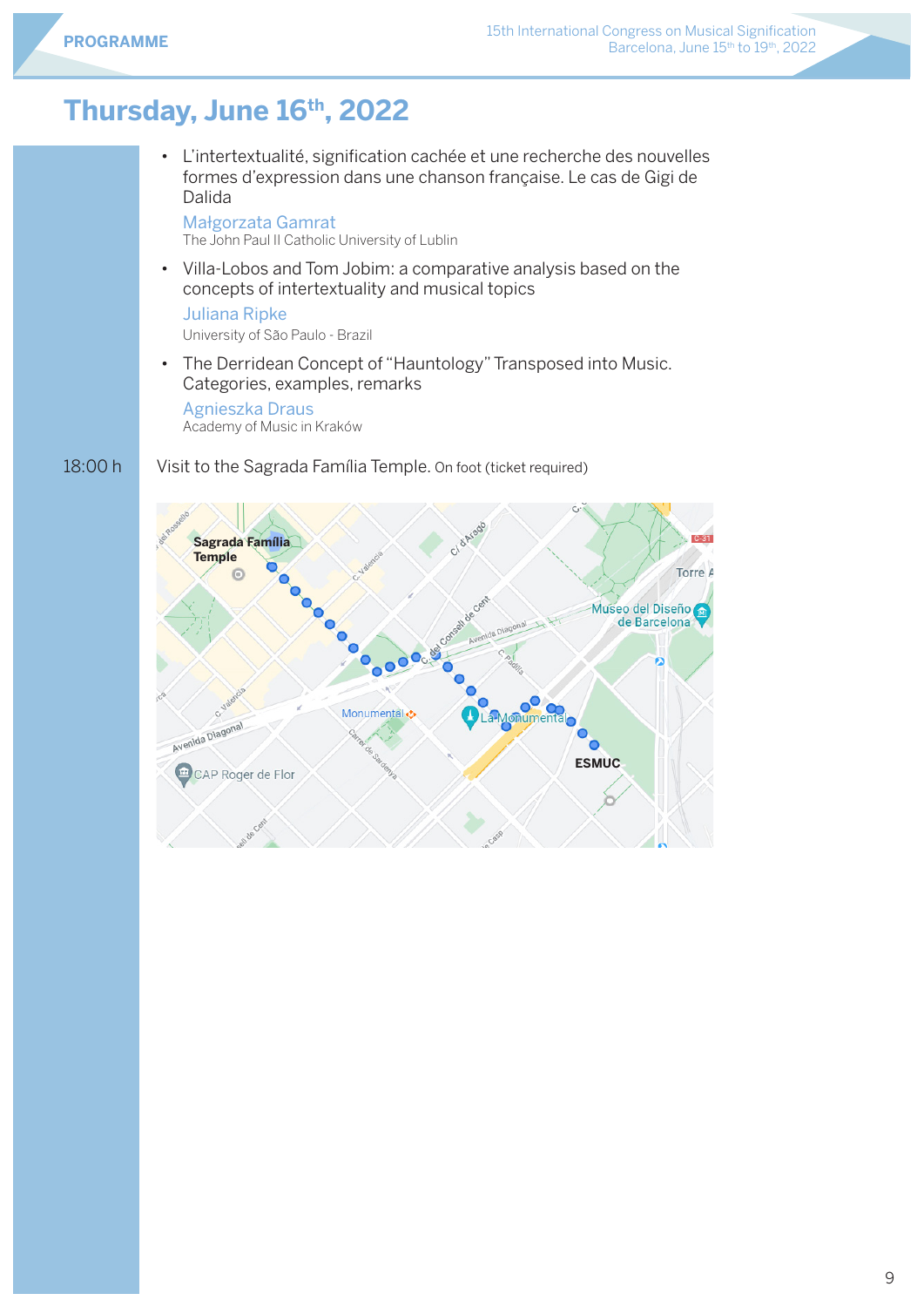Orchestra room

Choir room

Room 346

### **Friday, June 17th, 2022**

09:00 h **Registration** 

| 00.UU II | <b>INUXIJULIULI</b>                                                                                                                                         |
|----------|-------------------------------------------------------------------------------------------------------------------------------------------------------------|
| 09:30 h  | <b>Keynote 3</b><br>Márta Grabócz                                                                                                                           |
| 10:30h   | Coffee break                                                                                                                                                |
| 11:00h   | <b>Parallel Sessions 4</b>                                                                                                                                  |
|          | Performance Studies (II)                                                                                                                                    |
|          | 'Rhetorical' versus 'Organicist' performances: a pragmatic approach<br>$\bullet$<br><b>Joan Grimalt</b><br>Escola Superior de Música de Catalunya (ESMUC)   |
|          | Musical Topics as Products and Tools of Historically Informed<br>$\bullet$<br>Performance<br>Olga Sánchez Kisielewska<br>University of Chicago              |
|          | Musical Performance: discursive elaborations on aesthetic events<br>$\bullet$<br><b>Felipe Marques de Mello</b><br>State University of Minas Gerais         |
|          | Brahms 1854-2022: A performer's search for meaning. A Semantic<br>$\bullet$<br>Analysis of the Ballades op. 10 by Johannes Brahms<br>Cristina González Rojo |

Escola Superior de Música de Catalunya (ESMUC)

#### 20th-Century Music (II)

• Protolinguistic Utterance and Performativity in Dada, Sigmund Freud, and Ghérasim Luca

Winfried Kudszus University of California, Berkeley

- Claude Debussy's musical essays on imagination of motion In the space between analysis and interpretation Ivana Petkovic Lozo Faculty of Music, University of Arts in Belgrade
- Ironic symphonism in times of solemn neoclassicism: Sinfonia per orchestra, by Fernando Lopes-Graça Isabel Pina

CESEM – NOVA FCSH

#### • Bartók's curious longing for his fatherland

László Stachó Liszt Academy Budapest

#### Contemporary Creation (I)

• "Missa Canonica" (2010-15): intersection of music, text and architecture

Oleh Harkavyy

Member of the National Union of Composers of Ukraine (Kiev Department)

• "Zero Gravity": A Specific Textural Type in Contemporary European Art Music

Füsun Köksal Incirlioglu Yasar University, Izmir/Turkey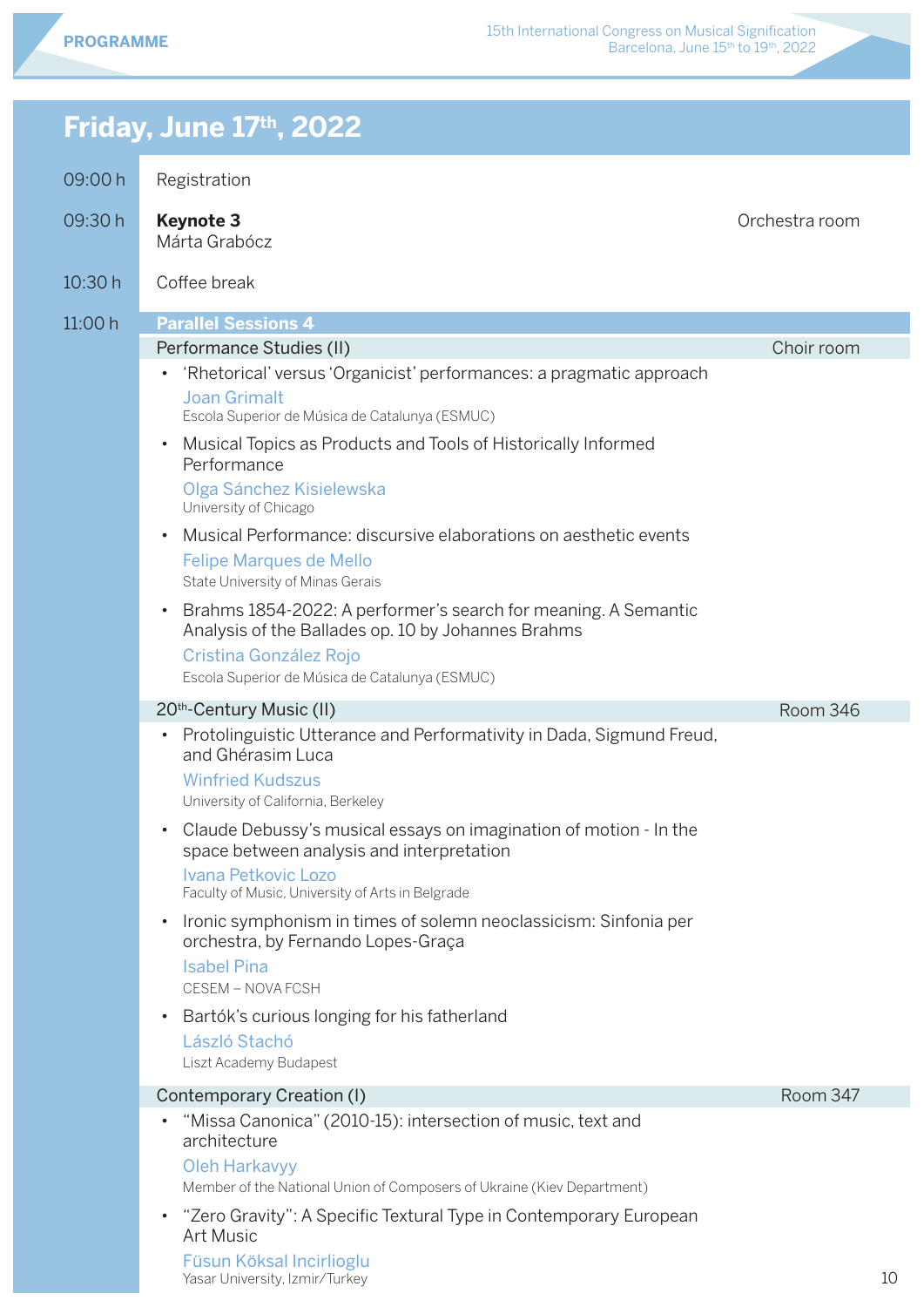### **Friday, June 17th, 2022**

| • Sonic Sculpture and Sonic Photography as a Traces of Kairos |
|---------------------------------------------------------------|
| (Region's Soundscapes in Site-Specific Music)                 |
| Július Fujak                                                  |

#### Faculty of Arts, Constantine the Philosopher University in Nitra, Slovakia

• Rediscovering the nocturne - the musical representation of the Night in Piotr Perkowki's Nocturne for symphony orchestra

### Julia Leszczynska

#### 13:00 h 14:30 h Stanisław Moniuszko Music Academy in Gdansk Music Analysis and Theory (I) • The boundaries of musical essence: on the performing and semantic invariants of a musical composition Konstantin Zenkin Moscow P.I. Tchaikovsky Conservatory • Musicological 'Garden of Earthly Delights' and 'Infinity of Lists' In-Between Analysis and Interpretation Tijana Popovic Mladjenovic University of Arts in Belgrade, Faculty of Music, Department of Musicology • Practicability of the psychoacoustical approach in harmonic analysis as a problem of signification Yaroslav Stanishevskiy Moscow State P. I. Tchaikovsky conservatory • Syntactical and Categorical Approaches towards Harmonic Function Esa Lilja University of Stavanger Music, Genre, Race • Music in the travel diaries of women from Eighteenth to Twentieth centuries Eleonora Carosso Advanced undergraduates in Entertainment and Multimedial production. Department of Cultural Heritage of University of Padua • Meter and signs of female strength in Pauline Viardot-Garcia's Le Dernier Sorcier Amy Lorette Damron Kyle Sorbonne Université, member of IReMus • Still We Rise: Racial Discriminatory Resilience and Black American **Musicians** Clarke Randolph Emerson Preparatory School in Washington, DC • Ángela Peralta (1845-1883) The Mexican Nightingale: An Existential Semiotic Approach to the World of a Woman Singer and Composer of the Nineteenth century Grisell Macdonel University of Helsinki Lunch (ticket required) **Roundtable 2. In the 40th anniversary of L. Ratner's Classic Music (1980)** Room 348 Room (TBC) Orchestra room

Paulo de Castro, Márta Grabócz, Robert Hatten, Olga Sánchez Kisielewska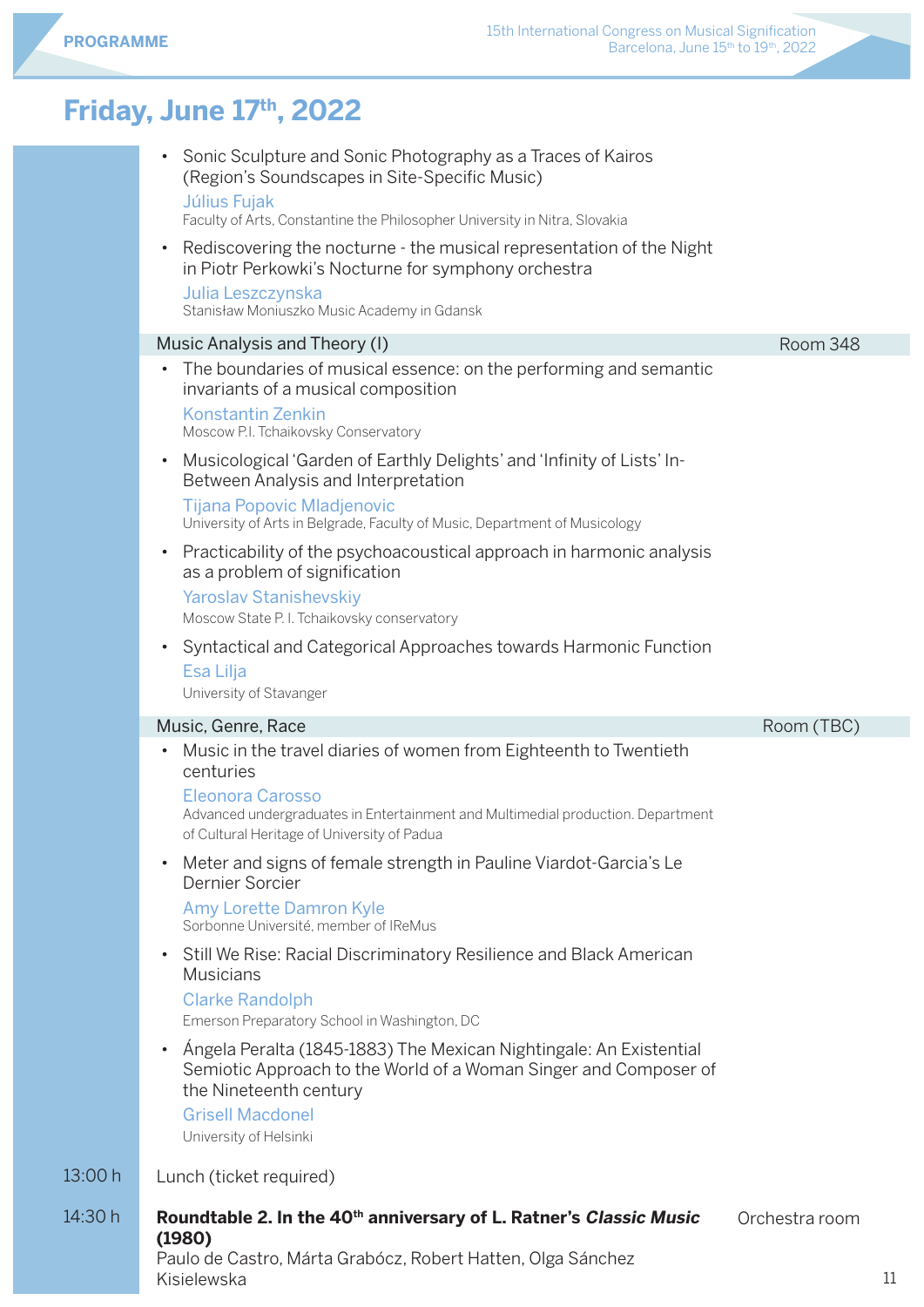### **Friday, June 17th, 2022**

| 15:30 h | Coffee break                                                                                                                                                                     |            |
|---------|----------------------------------------------------------------------------------------------------------------------------------------------------------------------------------|------------|
| 16:00 h | <b>Parallel Sessions 5</b>                                                                                                                                                       |            |
|         | Performance Studies (III)                                                                                                                                                        | Choir room |
|         | Chasing Expression: Tracing Notated and Performative Devices that<br>$\bullet$<br>Create a Singing-Style at the Piano                                                            |            |
|         | <b>Paul Zeller</b><br>University of Nebraska-Lincoln                                                                                                                             |            |
|         | Signifiers of Emotion in Musical Performance<br>$\bullet$                                                                                                                        |            |
|         | Lina Navickaite-Martinelli<br>Lithuanian Academy of Music and Theatre                                                                                                            |            |
|         | Performance as a creation of meaning: the identity of a musical work<br>$\bullet$<br>versus the uniqueness of its interpretations<br>Anna Checka<br>University of Gdansk         |            |
|         | Considerations on the analysis of musical performance in semiotics<br>$\bullet$<br>and musicology<br>Marina Maluli Cesar<br>IReMus/LabOrES                                       |            |
|         | Contemporary Creation (II)                                                                                                                                                       | Room 346   |
|         | Spirituality in the Microtonal Key: Hermeneutic reflections on Djuro<br>$\bullet$                                                                                                |            |
|         | Zivkovic's on the guarding of the heart<br><b>Milos Zatkalik</b><br>University of Arts in Belgrade                                                                               |            |
|         | The "Career of Metaphor" Hypothesis: Implications for the<br>$\bullet$<br>Semantics of Contemporary Music                                                                        |            |
|         | <b>Jason Noble</b><br>McGill University                                                                                                                                          |            |
|         | À la recherche des sens – Plainte orientale et Berceuse d'Orient<br>$\bullet$<br>(1956) d'Alexandre Tansman et la question de l'intentionnalité                                  |            |
|         | <b>Renata Skupin</b><br>Akademia Muzyczna im. Stanisława Moniuszki                                                                                                               |            |
|         | Tutti: The Solo's metamorphosis<br>$\bullet$                                                                                                                                     |            |
|         | Sílvia Mendonça<br>Instituto de Etnomusicologia - Centro de Estudos em Música e Dança, Departamento<br>de Comunicação e Arte, Universidade de Aveiro                             |            |
|         | Music Semiotics (III)                                                                                                                                                            | Room 347   |
|         | A New Theory of Musical Semiotics<br>$\bullet$                                                                                                                                   |            |
|         | <b>Matthew Stanley</b><br>University of Minnesota                                                                                                                                |            |
|         | The Body, and Performance as Sources of Creativity: The case of the<br>$\bullet$<br>Italian Double bass' virtuoso performer-composer Giovanni Bottesini<br>$(1821 - 1889)$       |            |
|         | <b>Grisell Macdonel</b><br>University of Helsinki                                                                                                                                |            |
|         | The comparative semiotic analysis of a syncretic text of the Brazilian<br>$\bullet$<br>cultural heritage: Master Margarida's Epiphany in hers and her<br>disciples' performances |            |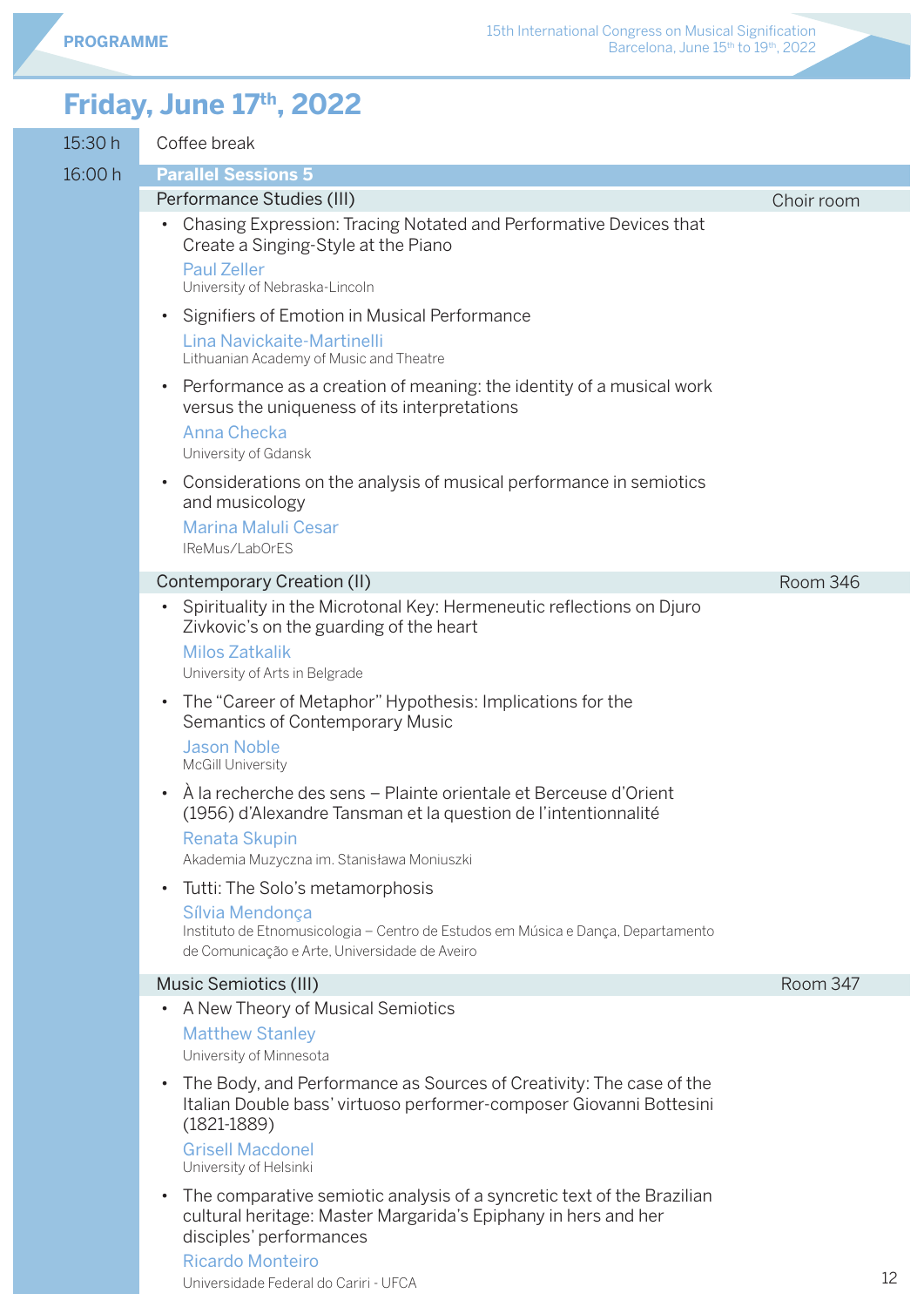### **Friday, June 17th, 2022**

Decathlon<sup>c</sup>

Palacio con oficinas

er dels Tallers

 $\overline{\wedge}$ 

Catedral de Barcelona

|         | 19th-Century Music (II)                                                                                                                                                                                                    | Room 348   |
|---------|----------------------------------------------------------------------------------------------------------------------------------------------------------------------------------------------------------------------------|------------|
|         | Liszt's Military Topics: Towards Metaphorical Battlefields<br>$\bullet$<br><b>Andrew Haringer</b><br>Saint Anselm College                                                                                                  |            |
|         | On the Dialectics of Musical and Extramusical Sense Concerning the<br>$\bullet$<br>Phenomenon of the Wagnerian Painting<br>Elena Rovenko                                                                                   |            |
|         | Moscow State P.I.Tchaikovsky Conservatory                                                                                                                                                                                  |            |
|         | • Le conflit des narrativités à l'opéra, de la signification musicale à la<br>mise en scène. L'exemple de Rousslan et Ludmilla de Glinka                                                                                   |            |
|         | Jean-Marie Jacono<br>Université d'Aix-Marseille (AMU)                                                                                                                                                                      |            |
|         | Paratextual approach to the musical signification and narratives in<br>$\bullet$<br>«Années de pèlerinage. Première année: Suisse»                                                                                         |            |
|         | Osamu Tomori<br>Kunitachi College of Music                                                                                                                                                                                 |            |
|         | 20th-Century Music (III)                                                                                                                                                                                                   | Room (TBC) |
|         | À la recherche du merveilleux: An approach to the narrative content<br>$\bullet$<br>and structure in Olivier Messiaen's Saint François d'Assise<br><b>Vicent Minguet</b><br>Escola Superior de Música de Catalunya (ESMUC) |            |
|         | Expression marks in Gustav Mahler's Kindertotenlieder in terms of<br>$\bullet$<br>the tragic sense of the cycle<br><b>Kirill Smolkin</b><br>Moscow State Tchaikovsky Conservatory                                          |            |
|         | Pending<br>$\bullet$<br>Eila Tarasti<br>Pending                                                                                                                                                                            |            |
|         | The topical world of pasts and presents: Igor Kuljeric's Croatian<br>Glagolitic Requiem (1996)<br>Sanja Kiš Žuvela<br>University of Zagreb, Academy of Music                                                               |            |
| 18:00 h | Visit to Palau de la Música. Bus transfer included (ticket required)                                                                                                                                                       |            |
|         | Carrer de Trafalga<br>Urquinaona<br><br>Palau de la<br>Museo del Chocolate<br>                                                                                                                                             |            |
|         | <b>Museu Pio</b><br>de Barcel                                                                                                                                                                                              |            |

**O**PALA

Basílica de Santa

T.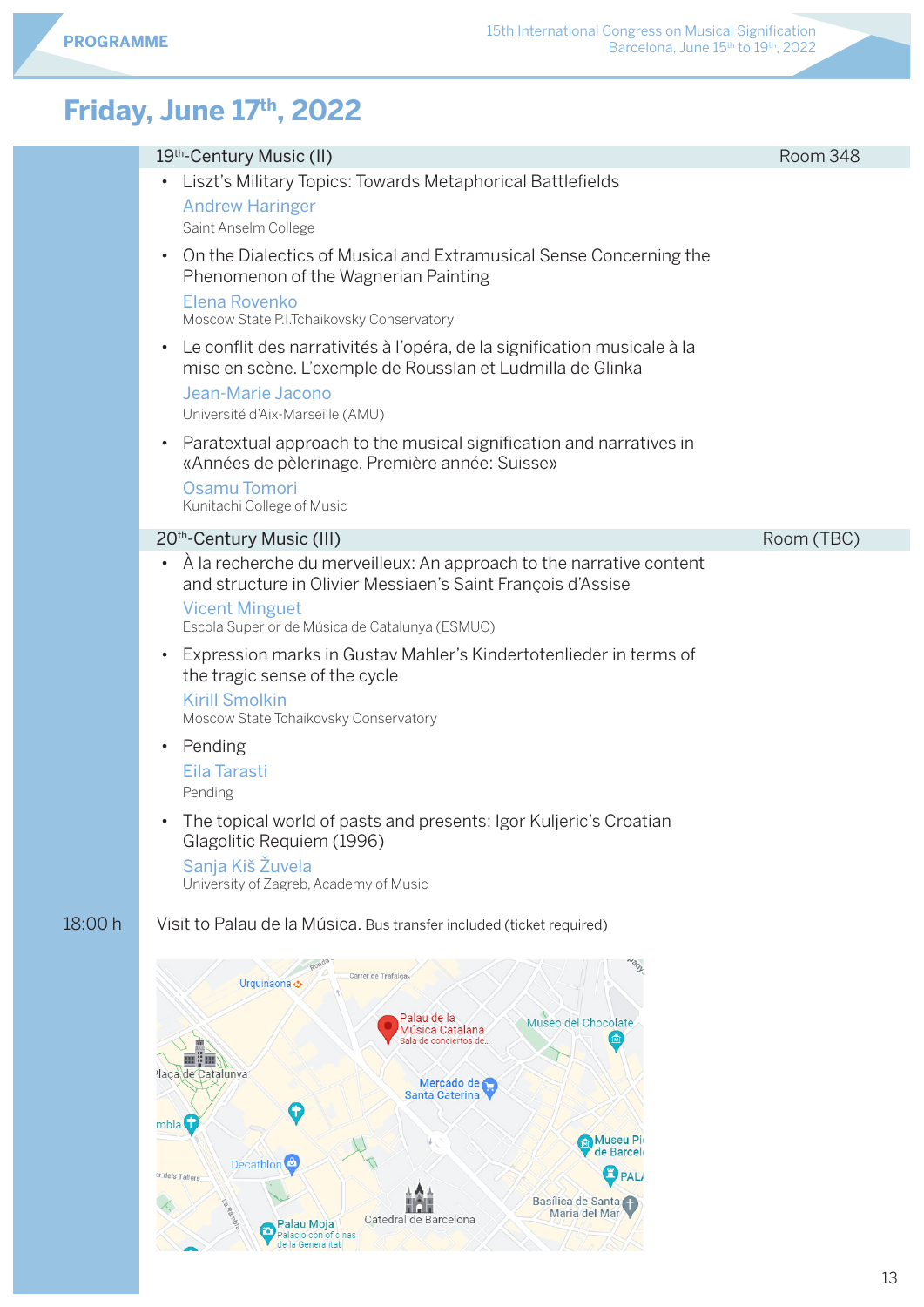### 09:00 h 09:30 h 10:30 h  $11:00 h$ Registration **Keynote 4** Anatole Leikin Coffee break **Parallel Sessions 6** Ethos and Freedom: On Polish and Lithuanian Music of the second half of the 20<sup>th</sup> Century • Transfer of Knowledge and Values in Kraków School of Music Theory Dominika Micał Akademia Muzyczna w Krakowie • The Dimensions of Freedom in Wojciech Marczewski's Movie Escape from the 'Liberty' Cinema and Witold Leszczynski's Siekierezada ('Axiliad'). Music Functions in Films Ewa Czachorowska-Zygor Akademia Muzyczna w Krakowie • The Phenomenon of Sacrum in Polish Music of the Cold War Era as an Expression of Aspiration to Independence. Intertextual Relationships Between Religious Sources and Musical Works Teresa Malecka Akademia Muzyczna w Krakowie • On Topics and Expression in the Polish and Lithuanian Music of the Second Half of the 20th Century Małgorzata Janicka-Słysz Akademia Muzyczna w Krakowie • The Voice of the Transformation's Generation: Onute Narbutaite and Hanna Kulenty Ewa Siemdaj Akademia Muzyczna w Krakowie Music, Ekphrasis, Synesthesia (I) • "A Work That Constantly Comments on the Roots of Its Own Becoming": Luciano Berio's Ekphrasis (Continuo II) Orit Hilewicz Eastman School of Music. University of Rochester • Karol Szymanowski's Nightingale. The Mythological Sources and Symbolism Sławomira Zeranska-Kominek University of Warsaw • Musical Ekphrasis as a Narrative Unit in a BANI World Yanina Yukhymuk Shevchenko Institute of Literature, National Academy of Science (Kyiv, Ukraine). Junior researcher (Candidate of science–comparable to the Academic Degree of PhD) • The transmedial likeness of a sunset: Ekphrasis and enargeia in Schoenberg's Gurrelieder Moe Touizrar Schulich School of Music, McGill University Orchestra room Choir room

Room 346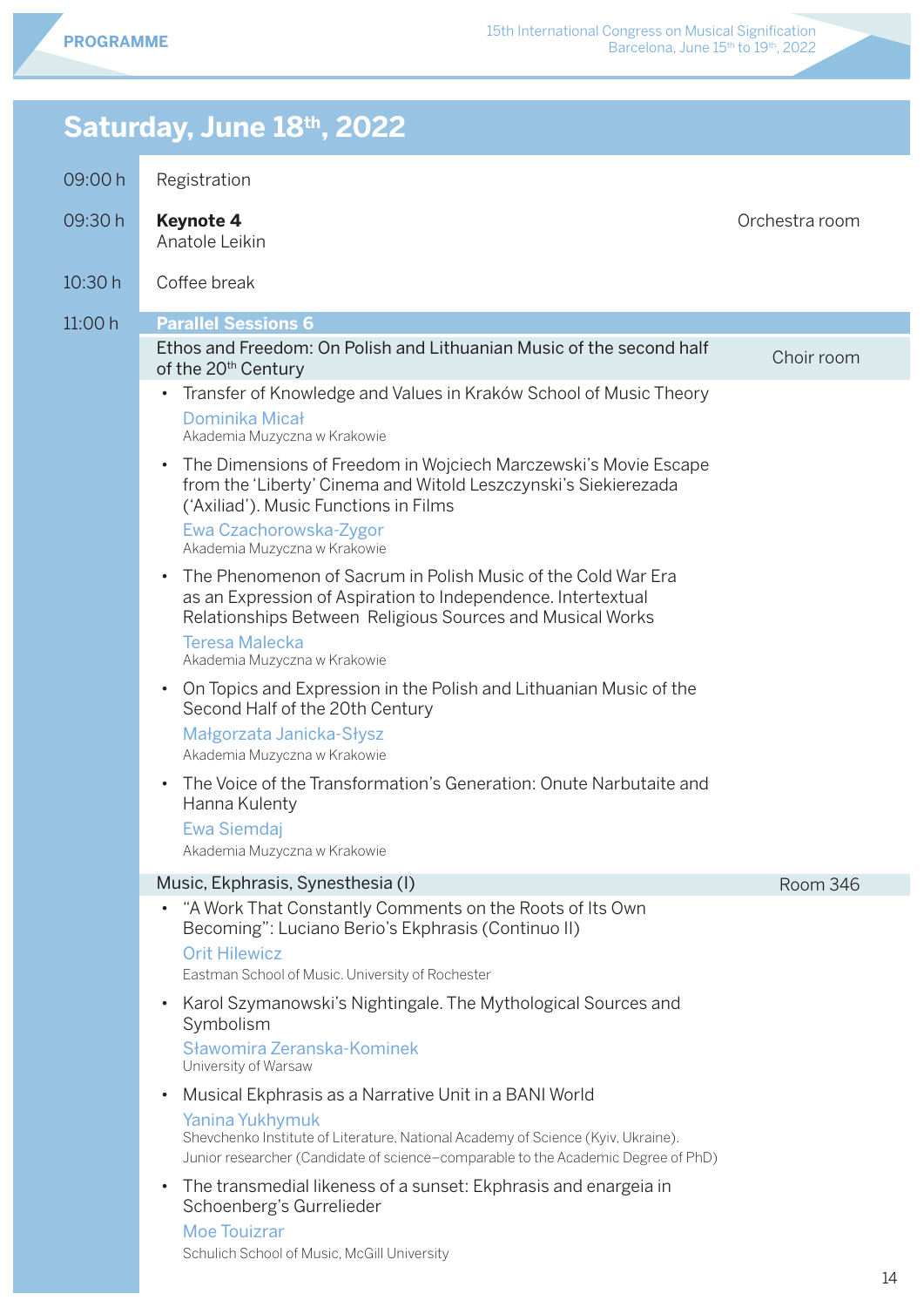| Contemporary Creation (III)                                                                                                                                                              | Room 347   |
|------------------------------------------------------------------------------------------------------------------------------------------------------------------------------------------|------------|
| Erik Bergman, Sound Naturalism, and Construction of Soundscapes<br>$\bullet$<br>in Musical Avant-garde Interpreting Natural Sound Models<br>Julia Shpinitskaya<br>University of Helsinki |            |
| How is received an ironical meaning in a new composition by the<br>$\bullet$<br>audience and by musicians?<br><b>Fabrizio Nastari</b><br>Estonian Academy of Music                       |            |
| Composing through performing. The "Warsaw Music Workshop" and<br>$\bullet$<br>the idea of "open performance"<br>Anna Wójcikowska                                                         |            |
| Grazyna and Kiejstut Bacewicz Academy of Music in Łódz (Poland)                                                                                                                          |            |
| Composer's problems: the work of music between the idea and the<br>$\bullet$<br>premiere performance in the light of philosophical thought and the<br>composer-performer cooperation     |            |
| Magdalena Białecka<br>Student of the master degree at the Faculty of the Fine Arts of the University of<br>Warmia and Mazury                                                             |            |
| Topoi Theory and Practice (I)                                                                                                                                                            | Room 348   |
| Terrifying trees and frightening forests: Signifying the supernatural in<br>$\bullet$<br>Nature in German Romantic music                                                                 |            |
| <b>Clive McClelland</b>                                                                                                                                                                  |            |
| University of Leeds                                                                                                                                                                      |            |
| THE DOPPELGÄNGER: A Possible Step Toward the Topic of the<br>$\bullet$<br>Mirror                                                                                                         |            |
| Oana Andreica<br>The "Gheorghe Dima" National Academy of Music Cluj-Napoca, Romania                                                                                                      |            |
| Is there a 'machine music' topic?                                                                                                                                                        |            |
| Paulo F. de Castro<br>Universidade Nova de Lisboa - NOVA FCSH                                                                                                                            |            |
| Music, Body, Movement                                                                                                                                                                    | Room (TBC) |
| Uniqlo Bach: Meaning in Motion                                                                                                                                                           |            |
| <b>Davinia Caddy</b><br>Founding editor of the online platform Naxos Musicology International                                                                                            |            |
| Multimodal notation and artistic creation from body movement:<br>$\bullet$<br>between music and dance                                                                                    |            |
| Vera Potapova Geslin<br>Passages XX-XXI research group of the Lumière University Lyon 2                                                                                                  |            |
| Chopin's A-Minor Prelude: An Embodied Performance of Schubert<br>$\bullet$                                                                                                               |            |
| <b>Zbigniew Granat</b><br>Associate Professor of Music. Program Director, BA in Music. Nazareth College.<br>Department of Music                                                          |            |
| Motion, perception and shared emotions as basic dimensions of<br>$\bullet$<br>musical meaning                                                                                            |            |
| <b>Wolfgang Wildgen</b><br>University of Bremen, Germany                                                                                                                                 |            |
|                                                                                                                                                                                          |            |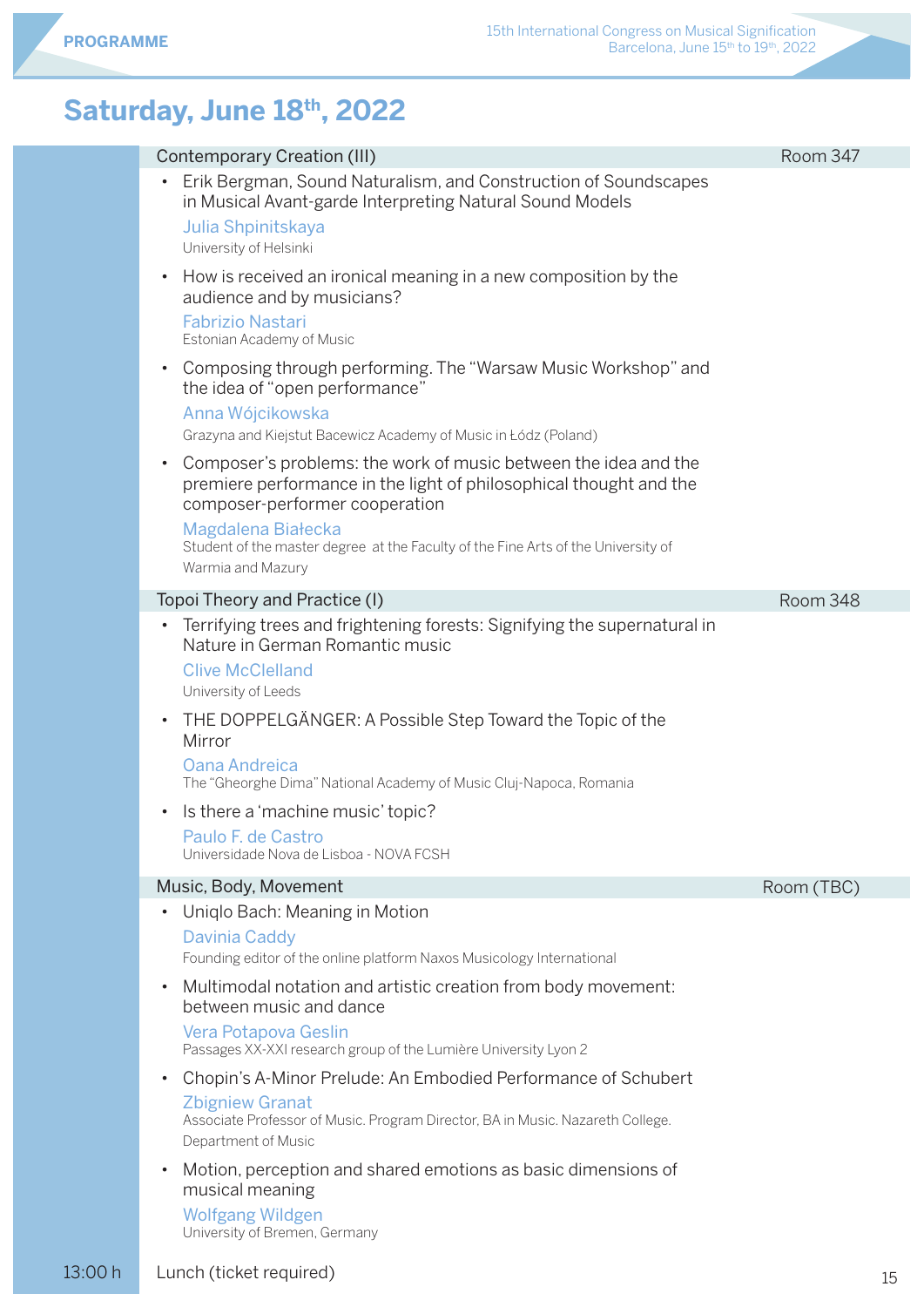| 14:30 h | <b>Parallel Sessions 7</b>                                                                                                                                                         |            |
|---------|------------------------------------------------------------------------------------------------------------------------------------------------------------------------------------|------------|
|         | Narratological Studies (II)                                                                                                                                                        | Choir room |
|         | Villa-Lobos's First Symphony (1916): A Symphony, A Narrative, and A<br>Flair                                                                                                       |            |
|         | Paulo de Tarso Salles<br>University of São Paulo                                                                                                                                   |            |
|         | The Musical Narrativity in Contemporary Music as an Analytical<br>$\bullet$<br>Strategy<br><b>Takemi Sosa</b><br>University of Helsinki                                            |            |
|         | Narrative Agency in Daniel Hart's Musical Score to A Ghost Story<br>$\bullet$<br><b>Jeremy Grall</b><br>Birmingham-Southern College                                                |            |
|         | Music and Literature (II)                                                                                                                                                          | Room 346   |
|         | "Narrativity Effects in John McLeod's contemporary music"<br>Marcin Stawiarski<br>University of Caen Normandy                                                                      |            |
|         | "Estava ý el burro, fezieron d'él joglar" – The Archpriest of Hita's<br>$\bullet$<br>Book of Good Love and its interpretations between performers'<br>needs and the carnivalesque  |            |
|         | <b>Rolf Baecker</b><br>Escola Superior de Música de Catalunya (ESMUC)                                                                                                              |            |
|         | The leitmotif in literary narration and the semiotic conditions of the<br>$\bullet$<br>"Wagnerian novel"                                                                           |            |
|         | Dániel Nagy<br>Eötvös Loránd University, Budapest                                                                                                                                  |            |
|         | Music Analysis and Theory (II)                                                                                                                                                     | Room 347   |
|         | Does our philosophy of music rest on a mistake? Some remarks<br>about expression and signification<br><b>Bruce Ramell</b>                                                          |            |
|         | Análisis del primer movimiento de la Sonata para viola y piano<br>$\bullet$<br>Op. 147 de Shostakovich. Estudio del significado musical para la<br>interpretación y el aprendizaje |            |
|         | Pedro Antonio Rodríguez Cortés<br>Departamento de Educación y Didácticas Específicas, Universitat Jaume I, Castellón,<br>España                                                    |            |
|         | AGM as a data-driven toolbox for analysing musical segmentation<br>$\bullet$<br>and performance<br><b>Timo Laiho</b><br>University of Helsinki                                     |            |
|         | 17 <sup>th</sup> and 18 <sup>th</sup> -Century Music                                                                                                                               | Room 348   |
|         | The topos of Transcendence in the Baroque Music Drama<br>$\bullet$<br>Ana Stefanovic<br>University of Arts in Belgrade, Faculty of Music                                           |            |
|         | Agential analysis of Variatio and Finale of Biber's Annunciation: Mary<br>processes the Angelical Salutation<br>Frangel López-Ceseña                                               |            |

University of Western Ontario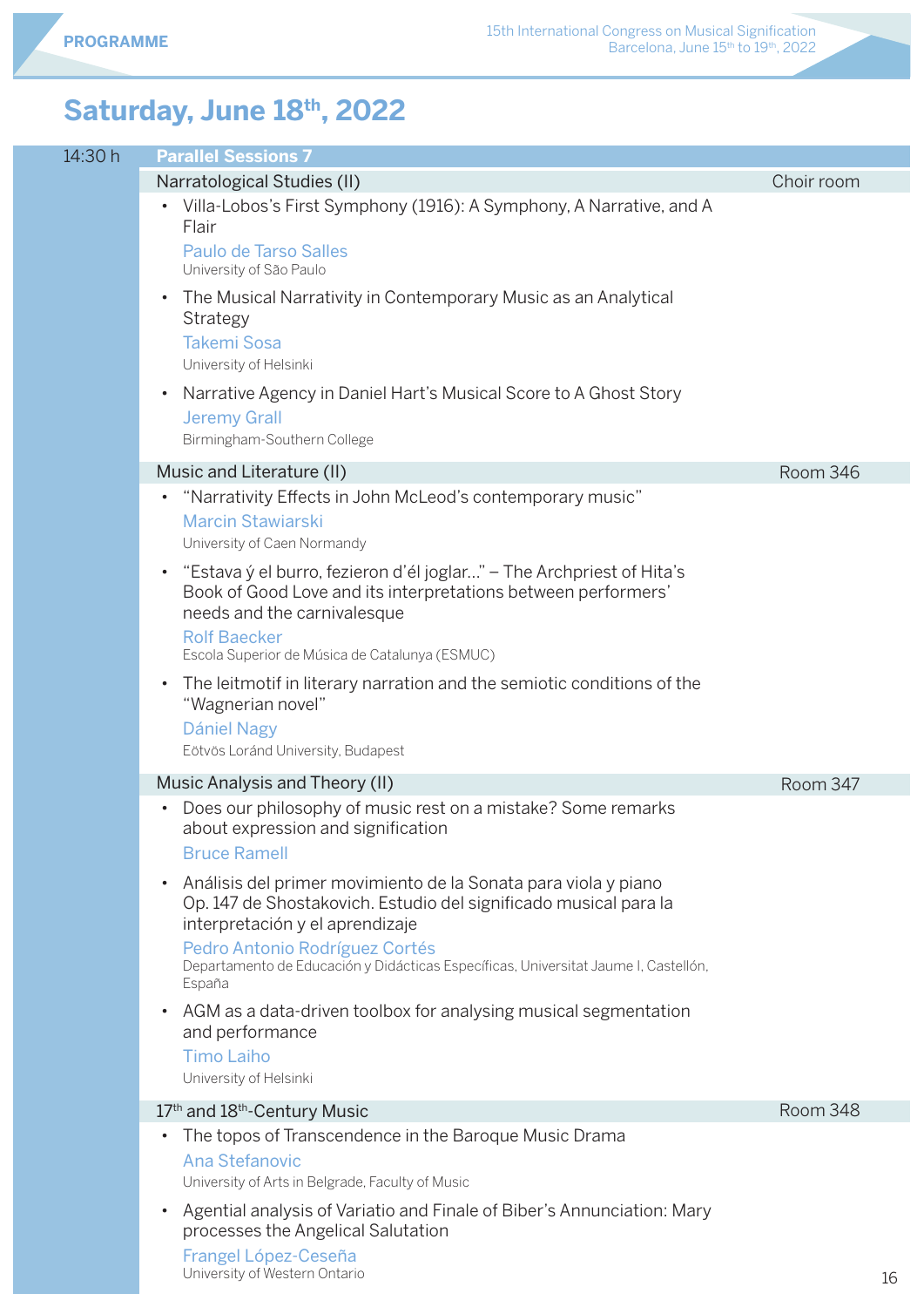|         | "The singing body in eighteenth-century Spanish music for the<br>$\bullet$<br>stage: a methodological framework from semiotics"<br>Aurèlia Pessarrodona<br>Conservatori Superior de Música del Liceu |      |
|---------|------------------------------------------------------------------------------------------------------------------------------------------------------------------------------------------------------|------|
|         | Topoi Theory and Practice (II)                                                                                                                                                                       | Room |
|         | Musical gestures and topics in Jorge Peixinho's guitar music:<br>$\bullet$<br>Analysis and performance                                                                                               |      |
|         | <b>Pedro Sanches Martins Lopes Baptista</b><br>Instituto de Etnomusicologia - Centro de Estudos em Música e Dança, Departamento<br>de Comunicação e Arte, University of Aveiro                       |      |
|         | Eccentric Dances in the Music of Pavel Haas: the Evolution of a<br>$\bullet$<br><b>Musical Topic</b>                                                                                                 |      |
|         | <b>Martin Curda</b><br>University of Ostrava - Faculty of Fine Arts and Music                                                                                                                        |      |
|         | Between frame, topic and narrative in Heino Eller's tone poem<br>$\bullet$<br>"Dawn"                                                                                                                 |      |
|         | <b>Karl Joosep Pihel</b><br>University of Tartu, Estonian Academy of Music and Theater                                                                                                               |      |
| 17:00 h | Visit to Museu de la Música (Music Museum)                                                                                                                                                           |      |
| 19.15h  | Concert at the Museu de la Música: Enrique Padilla. Baryton. Iñaki                                                                                                                                   |      |

 $19:15$ Concert at the Museu de la Música: Enrique Padilla, Baryton, Iñaki Gezala, piano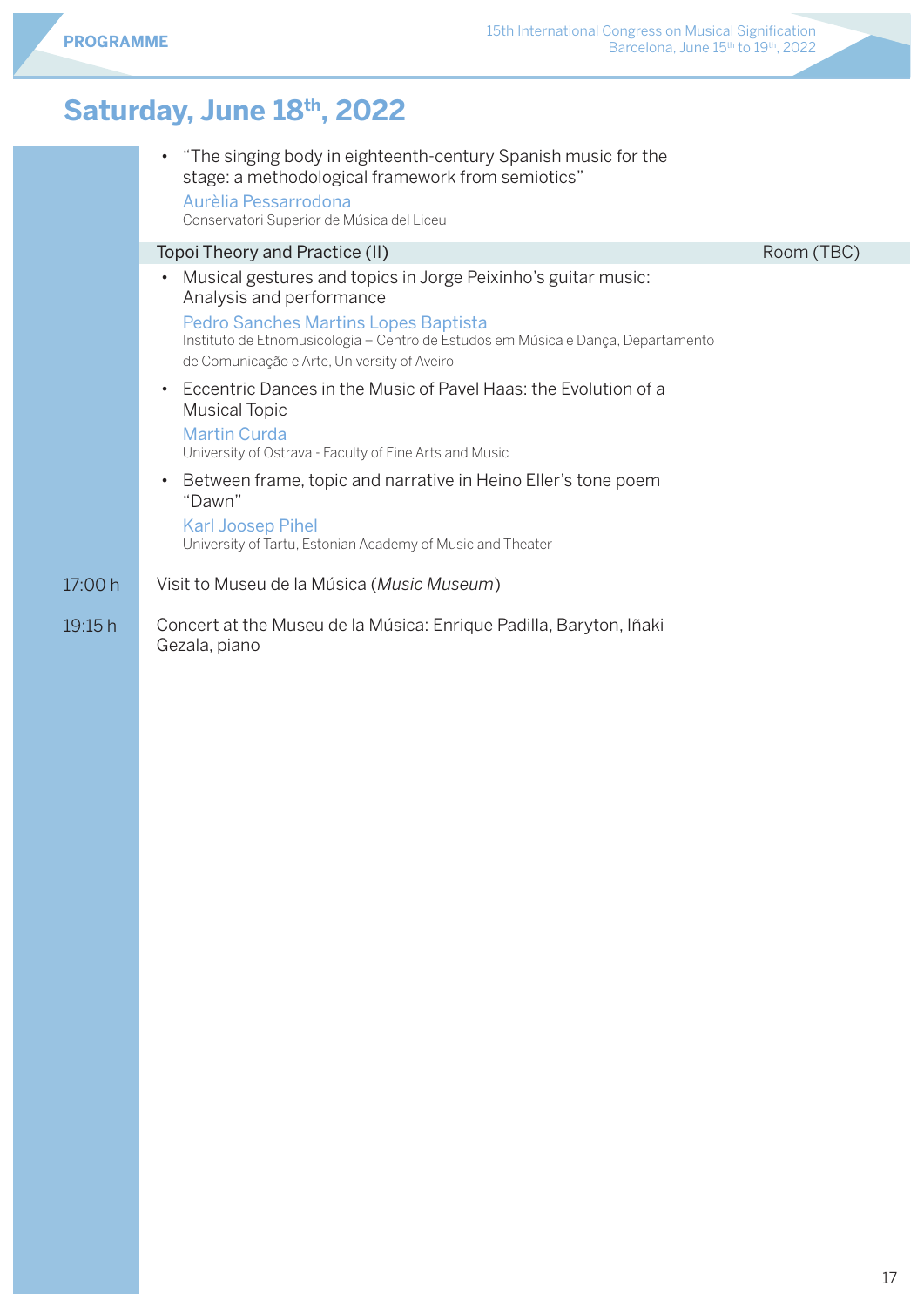Orchestra room

18

### **Sunday, June 19th, 2022**

| 10:00h | <b>Keynote 5</b> |  |
|--------|------------------|--|
|        |                  |  |

Robert Hatten

Academy of Music in Kraków

|  | 11:00 h | Coffee break |
|--|---------|--------------|
|--|---------|--------------|

| 11:30 h | <b>Parallel Sessions 8</b>                                                                                                                                                                                 |            |
|---------|------------------------------------------------------------------------------------------------------------------------------------------------------------------------------------------------------------|------------|
|         | Performance Studies (IV)                                                                                                                                                                                   | Choir room |
|         | Performance as freedom from "miserable striving of the will". On the<br>$\bullet$<br>necessity of live performances to maintain the validity of Peter Kivy's<br>cognitive concept of musical signification |            |
|         | <b>Michał Biedziuk</b><br>University of Gdansk                                                                                                                                                             |            |
|         | Performance and epistemology: an enactive approach to musical<br>$\bullet$<br>sense-making                                                                                                                 |            |
|         | <b>Mark Reybrouck</b><br>KU Leuven and Ghent University                                                                                                                                                    |            |
|         | Semiotic tools and performative practice: A methodological proposal<br>$\bullet$<br>Miguel Ángel Fernández Vega<br>University of Valladolid                                                                |            |
|         | Performance gestures related to rhythm and pitch hierarchies as the<br>$\bullet$<br>different kinds of music signification<br><b>Piotr Podlipniak</b>                                                      |            |
|         | Adam Mickiewicz University in Poznan                                                                                                                                                                       |            |
|         | Music, Ekphrasis, Synesthesia (II)                                                                                                                                                                         | Room 346   |
|         | Intermediatic interactions in music, literature and painting and its<br>$\bullet$<br>relations to music performance: a case study<br>Mônica Pedrosa de Pádua                                               |            |
|         | School of Music of the Federal University of Minas Gerais (UFMG)                                                                                                                                           |            |
|         | Field of Bells - An Artistic expedition toward Landscape, sketches and<br>$\bullet$<br>music composition exploring geographical landmarks for creative<br>purposes                                         |            |
|         | Rodrigo Felicissimo<br>University of São Paulo, Brazil                                                                                                                                                     |            |
|         | Color and musical signification<br>$\bullet$                                                                                                                                                               |            |
|         | <b>Titus Lates</b><br>"Constantin Radulescu-Motru" Institute of Philosophy and Psychology of the<br>Romanian Academy                                                                                       |            |
|         | Grapheme-Colour synaesthesia and chromaesthesia as the most<br>$\bullet$<br>advanced sign systems that produce a synaesthetic response                                                                     |            |
|         | Salomeja Jastrumskyte<br>Lithuanian Culture Research Institute                                                                                                                                             |            |
|         | Contemporary Creation (IV)                                                                                                                                                                                 | Room 347   |
|         | New Convergence: Modern Digital Technologies as a Field of<br>Common Semantic Relations within Recent Music, Intermedia and<br>Performing Arts<br><b>Marcin Strzelecki</b>                                 |            |
|         |                                                                                                                                                                                                            |            |